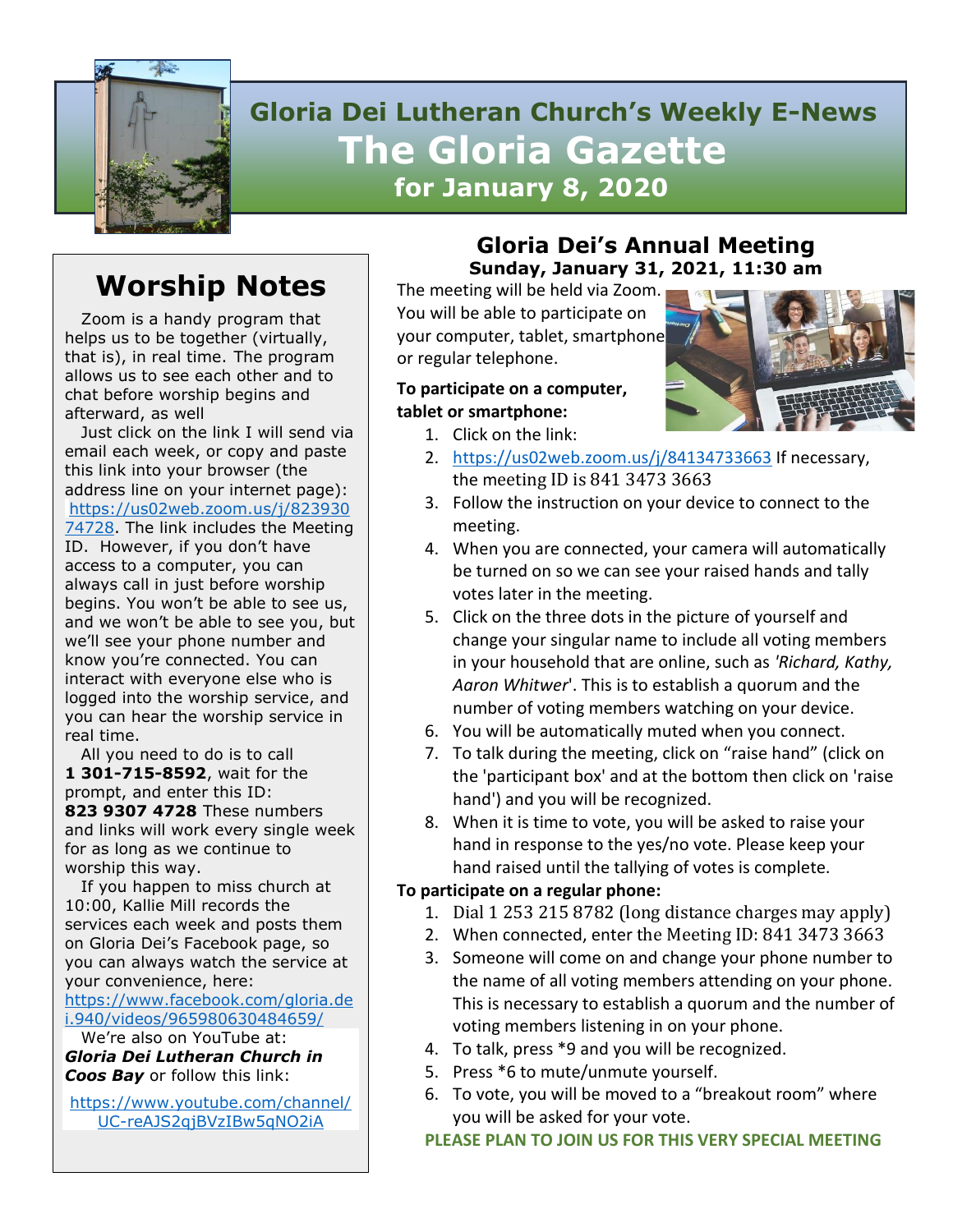# **Around the Church – News and Notes**

# **Log-In Links**



#### *All worship services and meetings held via Zoom*

### **Children's Sunday School 9 am**

Every Sunday at 9 am <https://us02web.zoom.us/j/82393074728> *same log-in as the church service!*

### **Adult Education Bible Study**

Every Sunday at 9:00 am <https://us02web.zoom.us/j/8997130571> 1 301-715-8592 Meeting ID: 8997130571

#### **Sunday Worship service 10 am**

Every Sunday at 10 am <https://us02web.zoom.us/j/82393074728> 1 301 715 8592 Meeting ID: 823 9307 4728

#### **Wednesday Bible/Book Study**

*On hiatus until Jan. 20* Wed. at 7pm same log-in as above <https://us02web.zoom.us/j/81704947321> 1 301 715 8592 Meeting ID: 81704947321

#### **Women's Bible Study**

Every Friday at 8:30 am <https://us02web.zoom.us/j/82186499965> 1 301 715 8592 Meeting ID: 821 8649 9965

#### **37th Annual Christmas "Trees of Joy"**

Girl Scouts of Oregon and Southwest Washington would like to thank you for your generosity to the 37th annual Tree of Joy Service Project. Since we could not have a tree in the Narthex this year, we wanted you to know that we delivered over 800 gifts to our community this year. More than ten of those gifts were purchased with the money donated from Gloria Dei. The Tree of Joy Service Project benefits children, families and seniors in Coos and Western Douglas County. We hope to continue the tradition of a tree in the narthex next year.

Thanks, Debbie Cox

## **Remember in Prayer**

#### **For the healing of this**

**nation.** That this deeply divided nation can come together to work toward healing.

**Kay Hamilton:** general health issues **Lucy Johnson** – recovering from hip surgery after a fall. **Becky Bell-Greenstreet** –





**Geoff Pace** - home and recovering from surgery **Dorothy Miller –** hospitalized with kidney stones **Dorothy Taylor** – and her family on the death of Bob **The family and friends of Pastor Susan Kyllo** – on her death in Minnesota on December 16 **The family and friends of Don Bunyard** who died on January 1.

## **Remembering Don Bunyard**

 $\overline{a}$ 



Don's children, Lorie and Susan, have planned a gathering via Zoom to remember their dad. The gathering will take place on Sunday afternoon, January 17.

More details to follow from the family.

## **Remembering Pastor Susan Kyllo**



Pr. Susan Kyllo's memorial service is this Saturday,

**January 9, at 11:30 am on Zoom. You can find the [service](https://oregonsynod.us8.list-manage.com/track/click?u=ae3a96d1d43bb3c973f63ae2d&id=4825a859c9&e=43aba503b3) details [here.](https://oregonsynod.us8.list-manage.com/track/click?u=ae3a96d1d43bb3c973f63ae2d&id=4825a859c9&e=43aba503b3)**

*(press and hold the control key, then click the link with your cursor to follow link)*

> *Meeting ID: 84405786382 Pass Code: kyllo*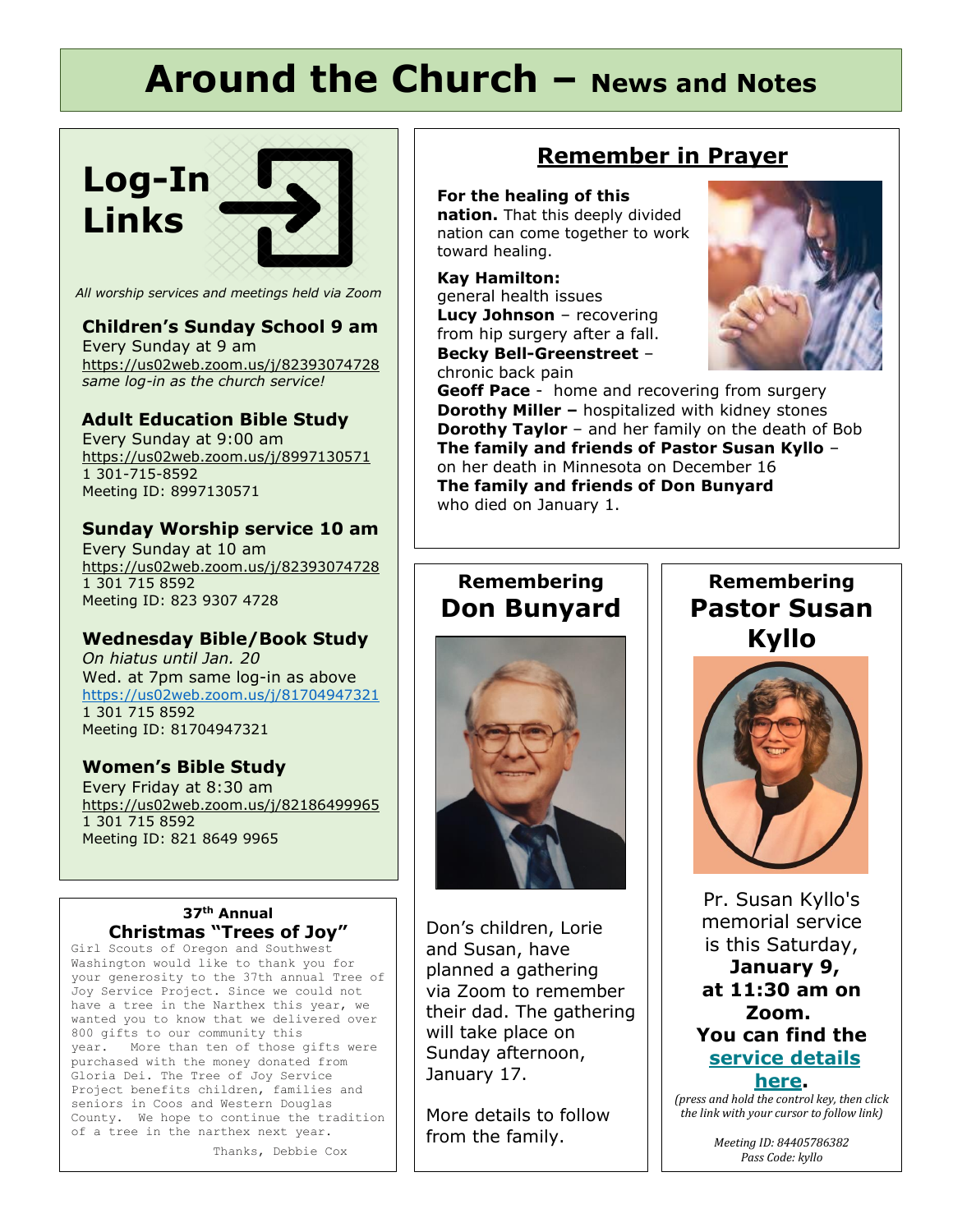# Around the Church - Educational Opportunities



• **Lessons and Storytime with Lynn Danner**

- **Crafts**
- **Singing with Kallie Mill**

# **Confirmation**

*begins again Sunday, Jan. 24 at 11:30!*

- **3 sets of sermon notes due by May 2**
- **A written statement of Faith**
- **Affirmation of baptism on Sunday, May 23, 2021**





Join us online to discuss the upcoming Sunday's **Scripture** readings.

 Call Pastor Peggy for details (802) 579-1948.



Meeting ID: 8997130571



## **Wednesday Evening Bible/Book Study,**   *beginning Jan. 20 at 7pm*

We'll begin study on *Reclaiming the Bible for a Non-Religious World* from retired Episcopalian Bishop John Shelby Spong. It's an excellent book that I hope you will love as much as I do. Y adult forum in Vermont met weekly to discuss this book and they absolutely loved it. One woman said on more than one occasion, "why hasn't anyone ever shared this information with us before now?" The book is that good!

**Because it's more familiar, we'll start with the New Testament. Prior to our first session, read Section VIII, pages 203-225.** 

Order the book now, so that we will all be ready to discuss it when we return. Order from Books by the Bay: (541) 756-1215.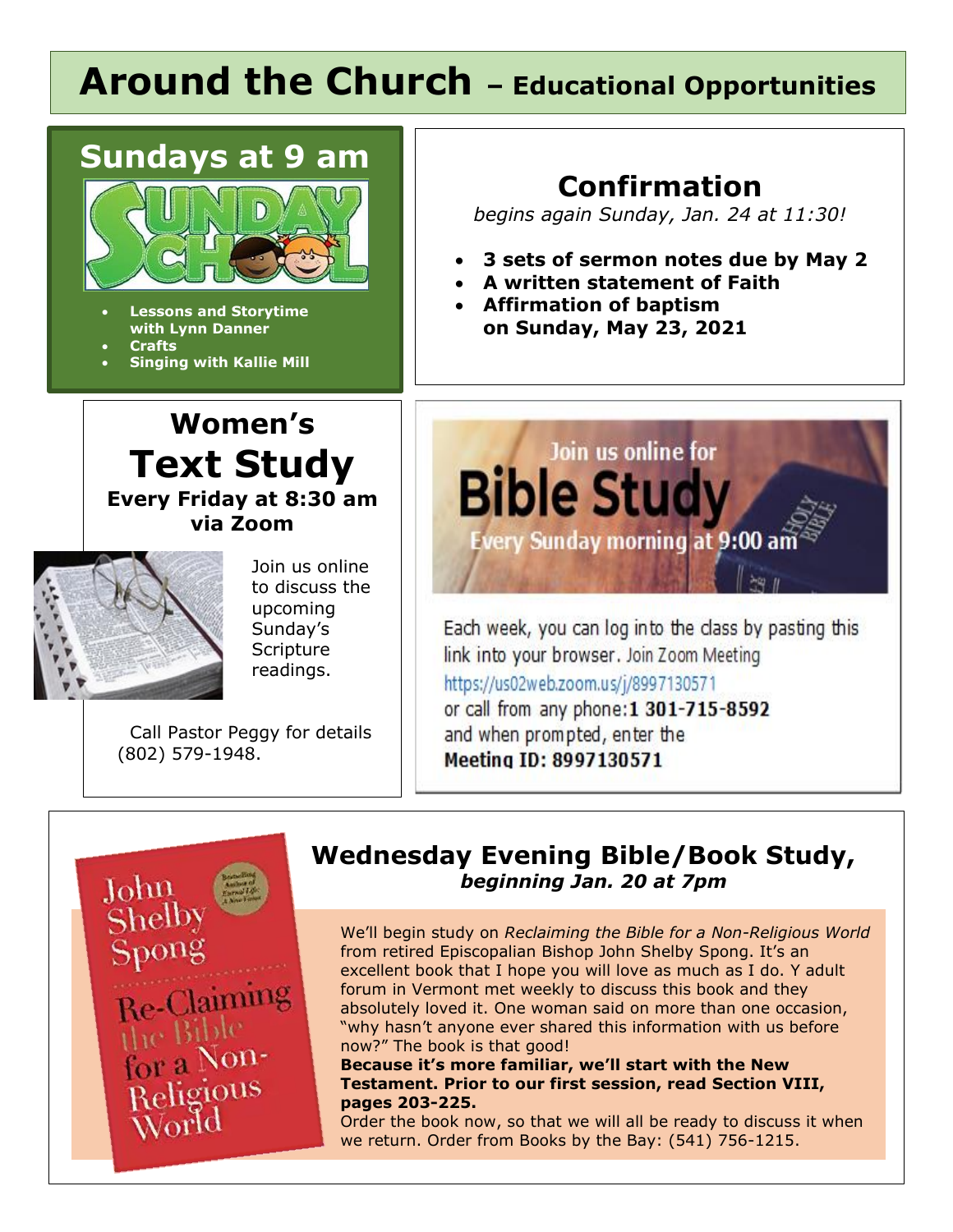# **Around the Church**

# JANUARY

| Sunday                                                    | Monday                                | Tuesday                                    | Wednesday                              | Thursday                                               | Friday                                       | Saturday                             |
|-----------------------------------------------------------|---------------------------------------|--------------------------------------------|----------------------------------------|--------------------------------------------------------|----------------------------------------------|--------------------------------------|
|                                                           |                                       |                                            |                                        |                                                        | 1                                            | 2                                    |
| 3                                                         | $\overline{4}$                        | 5                                          | 6                                      | $\overline{7}$                                         | 8<br><b>WOMEN'S BIBLE</b><br>$STUDY - 8:30$  | 9                                    |
| 10<br><b>SUNDAY SCHOOL</b><br><b>WORSHIP</b><br>9 & 10 AM | 11<br>Pastor on<br>vacation           | 12<br><b>BOOK GROUP</b><br>2PM             | 13                                     | 14<br><b>CHURCH</b><br>COUNCIL-6 PM                    | 15<br><b>WOMEN'S BIBLE</b><br>$STUDY - 8:30$ | 16                                   |
| 17<br><b>SUNDAY SCHOOL</b><br><b>WORSHIP</b><br>9 & 10 AM | 18<br>Pastor's Day Off                | 19<br><b>FINANCE</b><br>COMMITTEE -<br>4PM | 20<br><b>BIBLE/BOOK</b><br>STUDY - 7PM | 21<br><b>CHURCH</b><br>COUNCIL-6 PM                    | 22<br><b>WOMEN'S BIBLE</b><br>$STUDY - 8:30$ | 23                                   |
| 24<br><b>SUNDAY SCHOOL</b><br><b>WORSHIP</b><br>9 & 10 AM | 25<br>Pastor's Day Off                | 26                                         | 27<br><b>BIBLE/BOOK</b><br>STUDY - 7PM | 28<br><b>COUNCIL</b><br><b>ZOOM PRACTICE</b><br>6pm    | 29<br><b>WOMEN'S BIBLE</b><br>$STUDY - 8:30$ | 30                                   |
| 31<br><b>ANNUAL</b><br><b>MEETING-</b><br>11:30           | <b>FEBRUARY 1</b><br>Pastor's Day Off | $\overline{2}$                             | 3<br><b>BIBLE/BOOK</b><br>STUDY - 7PM  | $\overline{4}$<br><b>WORSHIP &amp;</b><br>MUSIC-12NOON | 5<br><b>WOMEN'S BIBLE</b><br>$STUDY - 8:30$  | 6<br><b>COMMUNITY</b><br><b>MEAL</b> |

# FEBRUARY

| Sunday                                                         | Monday                 | Tuesday                                    | Wednesday                                               | Thursday                              | Friday                                       | Saturday |
|----------------------------------------------------------------|------------------------|--------------------------------------------|---------------------------------------------------------|---------------------------------------|----------------------------------------------|----------|
| SUNDAY SCHOOL<br><b>WORSHIP</b><br>9 & 10 AM                   | 8<br>Pastor's Day Off  | 9<br><b>BOOK GROUP</b><br>2PM              | 10<br><b>BIBLE/BOOK</b><br>STUDY - 7PM                  | 11                                    | 12<br><b>WOMEN'S BIBLE</b><br>$STUDY - 8:30$ | 13       |
| 14<br><b>SUNDAY SCHOOL</b><br><b>WORSHIP</b><br>9 & 10 AM      | 15<br>Pastor's Day Off | 16                                         | 17<br>ASH WED. SVC 7PM<br>BIBLE/BOOK<br>STUDY - 7PM     | 18                                    | 19<br><b>WOMEN'S BIBLE</b><br>$STUDY - 8:30$ | 20       |
| 21<br><b>DRIVE-IN SERVICE</b><br>Call to reserve<br>spot 10 AM | 22<br>Pastor's Day Off | 23<br><b>FINANCE</b><br>COMMITTEE -<br>4PM | 24<br>TAIZĚ 6:30 PM<br><b>BIBLE/BOOK</b><br>STUDY - 7PM | 25<br><b>CHURCH</b><br>COUNCIL - 6 PM | 26<br><b>WOMEN'S BIBLE</b><br>$STUDY - 8:30$ | 27       |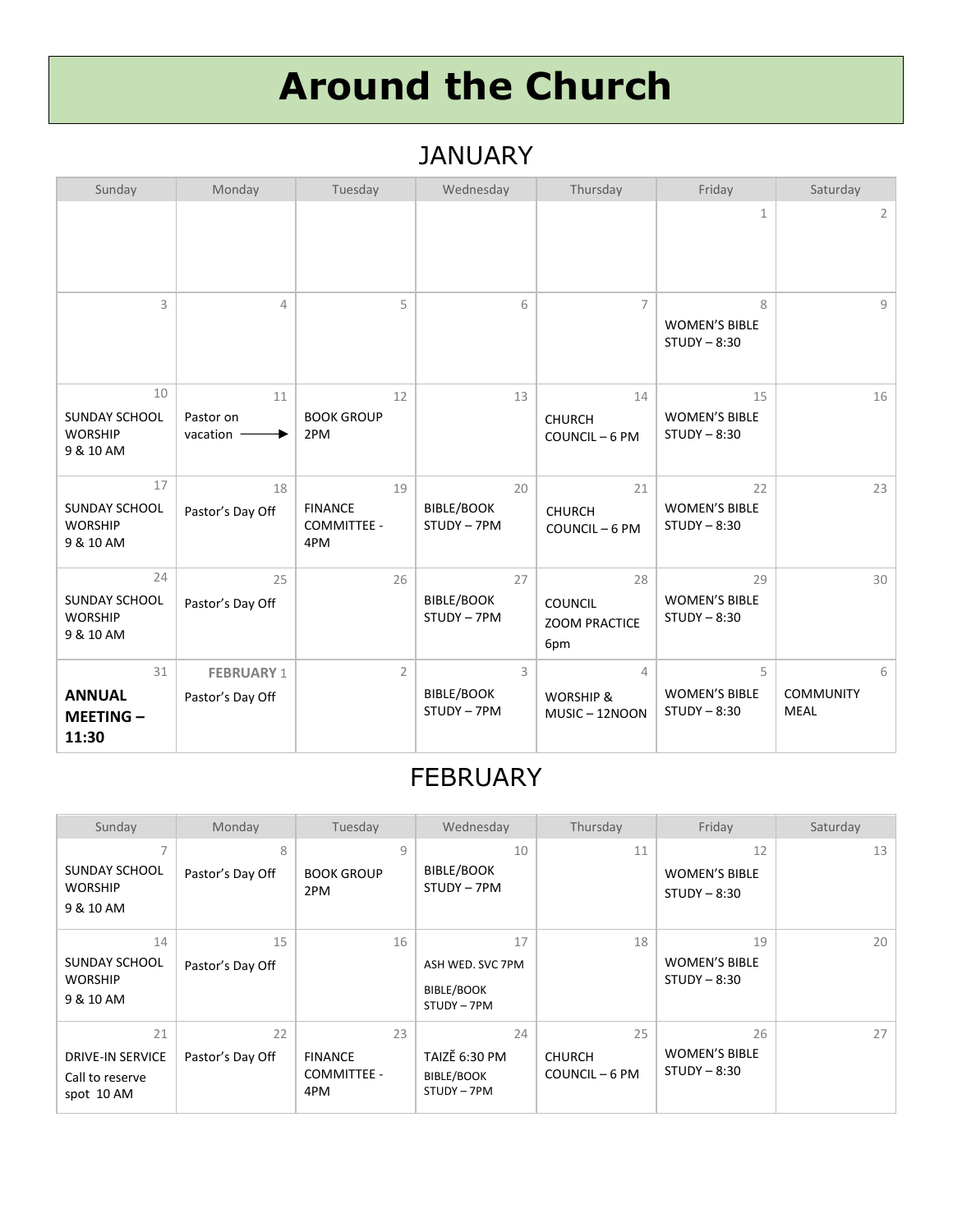# **Around the Church**

### **Church Council**

**RICHARD WHITWER,** Pres. 756-4255

**BOYD BJORKQUIST,** VP 756-5325

**LYNN DANNER,** Secretary 267-0693

**CURTIS BUELL** 290-6445

**PAUL HALVOR** 756-5791

**KATHIE HODGIN** 266-0816

**KATHY JACOBSON** 252-1507

**ANGELA McALISTER** 217-8607

**KALLIE MILL** 290-1122

**LINDA MITCHELL** 297-2976

**ANNETTE REHER** 266-0730

**KEITH SELANOFF** (503) 839-4098

**IAN STEVENSON** 269-2181

**PASTOR PEGGY YINGST** (802) 579-1948

**JIM GILBERT, Treasurer** (805) 689-7858

**JEN SHAFER, Bookkeeper** 297-3440

The Church Council has affirmed these people to serve as Gloria Dei's

## **2020/21 Call Committee**

 Curtis Buell John Meynink Ken Denton Dorothy Miller Leslie Green John Olson Marilyn Halvor Sarah Reher Dave Jordan Linda Strine

Mo Aakre Angela McAlister

# **Worship Notes**

**Ash Wednesday - Feb. 17:** Worship via Zoom at 7pm. No Drive-in imposition of ashes this year – Instead, "ashes" will be mailed to you.

**24 Hours of Prayer – Feb. 17:** Let's begin Lent with a commitment to more diligent prayer. One thought is to start the season of repentance to committing, as a church, for one day, to pray around the clock. To sign up for a particular hour, please call the church office. More details to come.

**Drive-In Worship - Feb. 21:** also via Zoom 10:00am

**Lenten Midweek Taize Services - Feb. 24, March 3, 10, 17 & 24: Calling all Singers!** Would you like to lead the singing one of the weeks in Lent? Paul Halvor has graciously agreed to leading the singing one week, might you feel called to lead another service? Please call Pastor Peggy (541) 267-2347 or Doris Smith (541) 290-6367 if you feel led to serve in this way.

## **Share your Birthday**

Your church family rejoices with you in the day you were born. We'd like to help celebrate.

Please call Violet to let the office know your birthdate. No need to share the year!

**Pictorial Directory PLEASE Send a recent photo to Pastor Peggy** pastorpeggy@hotmail.com PARENTS: WHY DON'T MY KIDS LISTEN TO ME?

 $GOD:101$ 

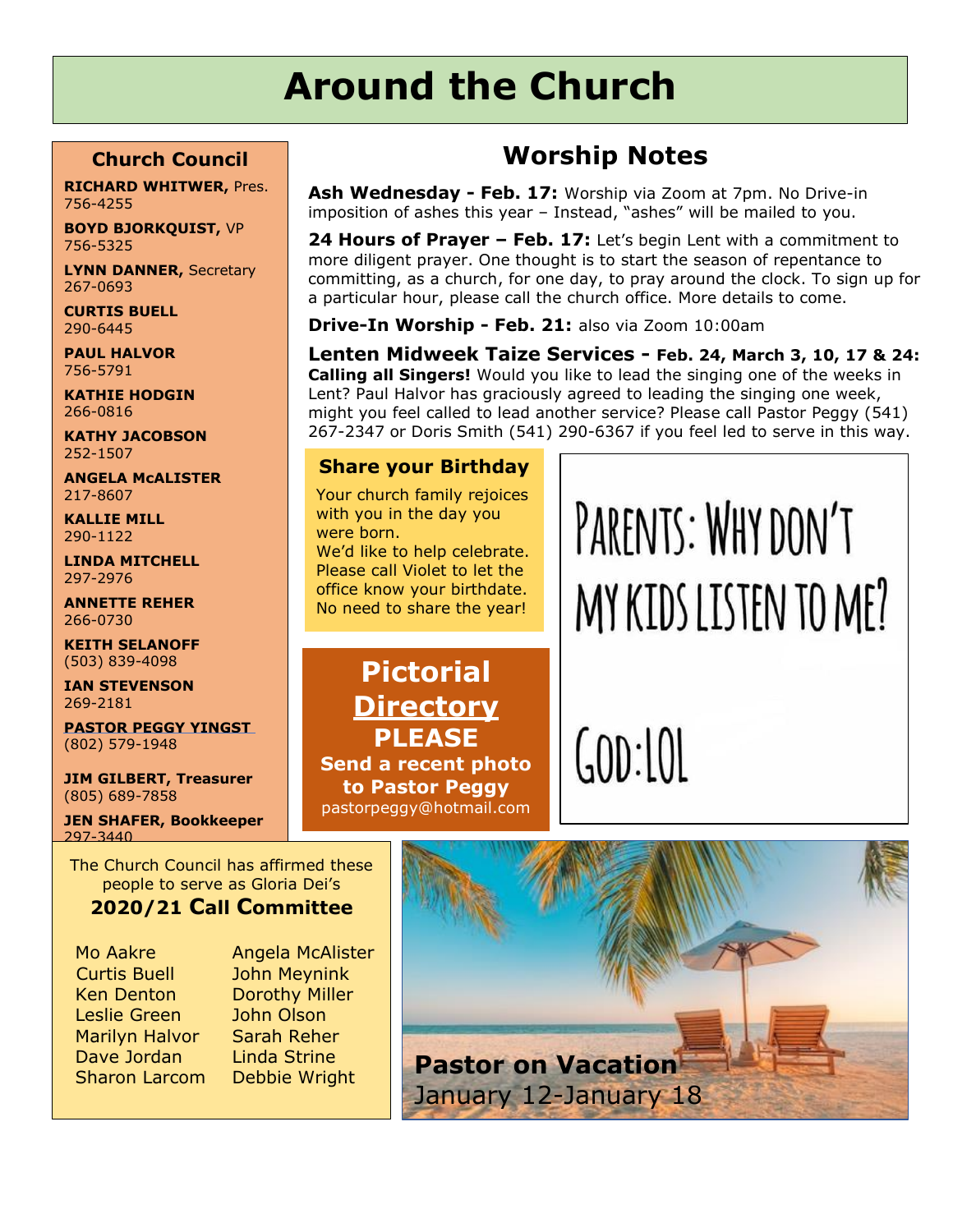# **Around the Oregon Synod**

### **Blessed New Year, Beloved of God!**

2020 was a difficult year. We grieved, adapted, and planted seeds of hope. We stayed home as best we could and sought to love our neighbors as ourselves. Now, we cautiously enter into 2021 with some promising sprouts. We can glimpse the celebrations that are to come, the reunions, hugs, prayers, and songs, but we are not there yet. Now is the time to use our hope, faith, and endurance to walk through what remains to be a challenging twelve months.

Thanks to some incredible and unprecedented scientific work, we have vaccines, but still, a long way to go to get them administered. There are 4,301,090 people in Oregon. In the past three weeks, 55,239 Oregonians have received their first dose; 326 have been fully vaccinated. We are in the middle of the tunnel, at best, not the end. I personally feel excited about the vaccine, and yet remain vigilant until it is administered widely. And the news isn't great. Coronavirus cases and hospitalizations are rising again, worldwide, and in Oregon. A new variant promises to make containment more difficult.

#### **The basics do not change:**

- It is still our call to accompany one another, especially the most vulnerable.
- It is still our call to look and listen for where God is whispering, "Behold, I am doing a new thing."
- It is still our call to pray for a world where all are safe, fed, and loved.
- It is still our call to BE the Body of Christ for one another, creating in exquisite new ways sacred space, time, and community.

I am thrilled with the ways you have risen to the challenge of online worship. In less than a year you have learned how to gather over Zoom, how to livestream services on Facebook and YouTube, how to provide pastoral care via phone and computer, how to create community through a screen… and I am excited to see the new and creative ways we all continue to grow into in our digital ministries. It isn't virtual. This, too, is communion. This, too, is worship.

We **will** meet in person again. We will sing together. We will laugh together. We will hug our loved ones who live under other roofs. But not just yet. Stay the course. The end is in sight. We will get there together.

*"And let us consider how we may spur one another on toward love and good deeds, not giving up meeting ["virtually"] together, as some are in the habit of doing, but encouraging one another - all the more as you see the day approaching."* 
Hebrews 10:24-25

**In love and hope, Bishop Laurie**



# **Save the date!**

The 2021 Synod Assembly will be held Friday April 30 - Sunday May 2. As of now, it is scheduled to be in-person in Sunriver. However, due to the slow vaccine roll-out, we may be online again this year. The final decision will be made with your synod council by February 1st.

# **Oregon Synod**

2800 N. Vancouver Ave., Suite #101, **Portland, 97227**  $(503)$  413-4191

**Bishop Laurie Larson Caesar-**BishopLaurie@OregonSynod.org

**Bishop's Associate** Juan Carlos La Puentejuancarlos@OregonSynod.org

**Bishop's Associate** Pr. Melissa Reedpastormelissa@OregonSynod.org

**Synod Office** Jemae McCanna- Office Admin. office@OregonSynod.org

**Disaster Response Team** Jan Wierma - chair beprepared@oregonsynod.org